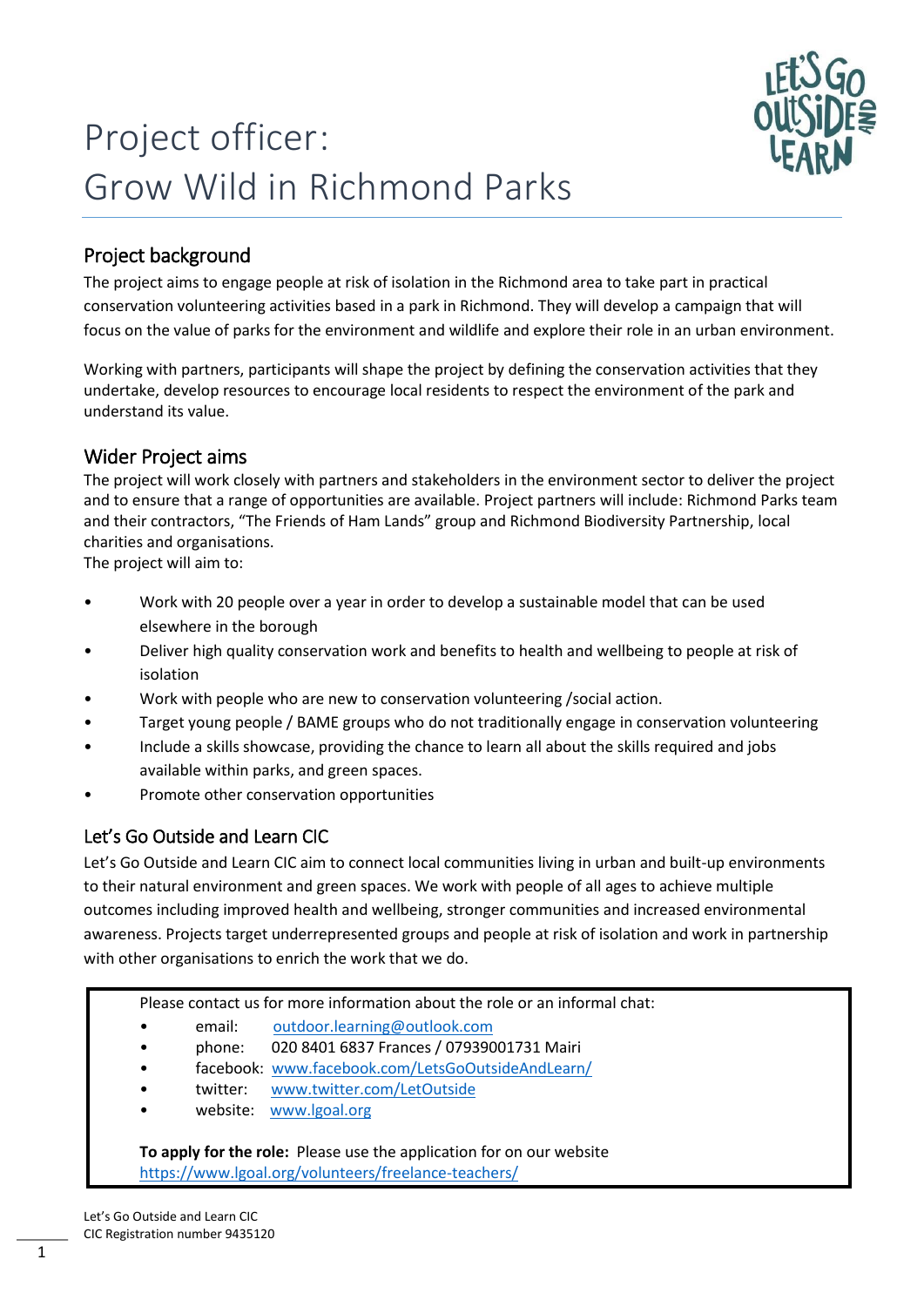



### Roles & responsibilities

#### 1. Partnership working

The project's scope and direction of this project has been strongly influenced and shaped by our partners, working in partnership with all partners and stakeholders is key to the success of the project delivery. Activities associated with the role will include:

- Coordinating with teams across the organisation and with partners on project delivery
- Identifying, contacting and liaising with other partners and stakeholders to ensure full involvement in the project. Keeping records of stakeholder engagement to develop a stakeholder database.
- Attending project partnership meetings as required and reporting on project progress
- Working in partnership with the Freelance Project Support Officer to deliver the project

#### 2. Project delivery

To develop engagement activities and lead outreach that explores the environment and wildlife in an urban environment. Activities will include:

- Working with directors and project partners to plan and deliver an engagement strategy, including setting targets and deadlines, identifying, and managing obstacles
- Carry out risk assessment in relation to people and working environments
- To work with project partners to bring people together and to connect local people with nature through social action and conservation-based activities
- Support project management and delivery in liaison with stakeholders and project participants including keeping track of and notifying team leaders of any risks to project delivery, developing a model for feedback and evaluation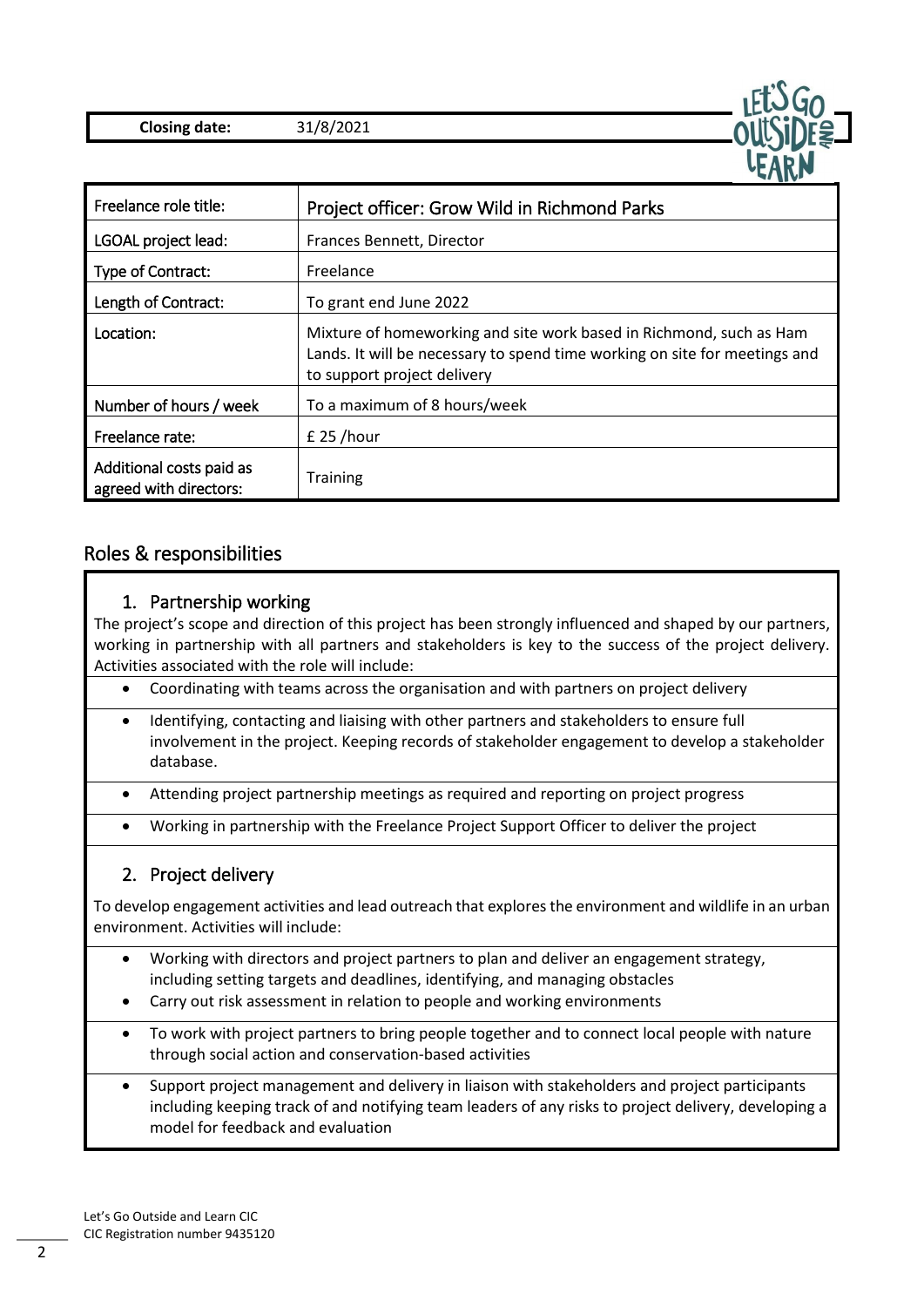- To work with project partners and stakeholders to recruit to the project delivery from targeted groups and the local community
- To prepare and deliver events and workshops that will connect local people with nature through social action and conservation.
- Recruitment of volunteer "Nature Buddies" from the local community to support project delivery
- To ensure the safety and safeguarding of project participants and volunteers
- To see that there are adequate project resources, including tools and PPE and that they are maintained appropriately.
- Coordinating the compilation of reports and other outputs such as social media as required
- Monitor the success of the project by keeping records, collecting feedback analysing it and producing written reports on progress.

#### 3. Project Leadership

- To promote and encourage an awareness and understanding of the natural environment in a community space among project participants.
- To provide the opportunities for the local community to play a more active role in their local park through conservation volunteering, especially those who do not traditionally get involved in ecology and conservation
- Oversee the recruitment, induction and support of volunteers, and to see that they receive valuable experience.
- To promote and support a connection to nature and the benefits of conservation volunteering for health and wellbeing.
- To encourage peer support and development mechanisms for building personal networks in people at risk of social isolation
- To develop skills and learning in project participants including working in a team, problemsolving skills and making decisions, leadership, developing a campaign, communication skills, resilience techniques
- Contribute to local initiatives as required by directors, managing local implementation, and achieving agreed outputs.

| <b>Person Specification</b>                                                                                            |          |
|------------------------------------------------------------------------------------------------------------------------|----------|
| 1. Education & qualifications                                                                                          |          |
| Relevant degree, higher qualification in conservation or related sector<br>٠                                           |          |
| or                                                                                                                     |          |
| Solid demonstrable background (at least 3 years' experience) in biodiversity,<br>٠<br>ecology, or green infrastructure | Required |
| 2. Specialist knowledge, skills & experience                                                                           |          |
| Experience of managing, recruiting and training volunteers                                                             | Reguired |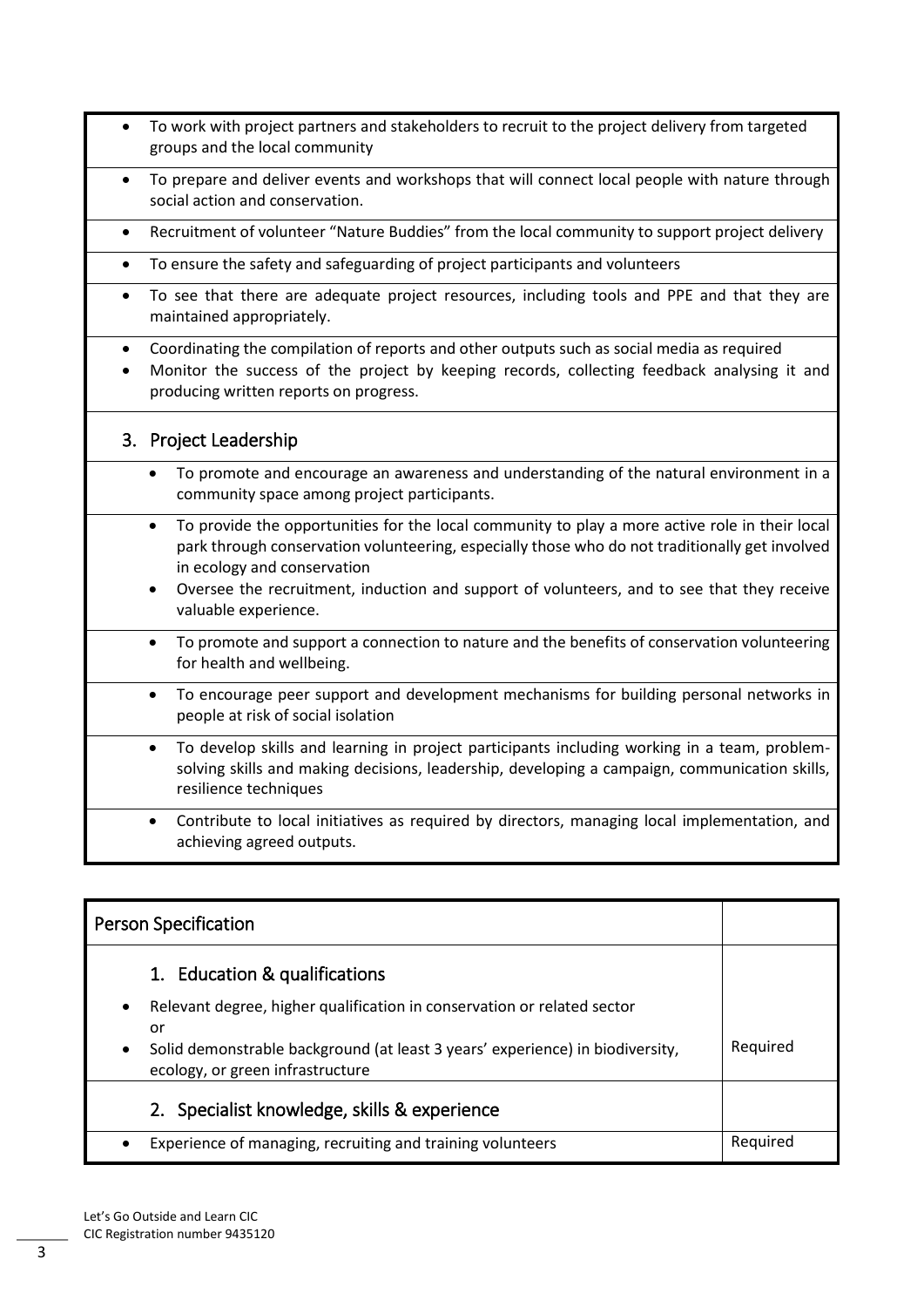| Demonstrable and significant experience and expertise in community engagement<br>$\bullet$<br>and outreach work for community-based projects<br>Proven experience in developing and managing community-based activities and<br>٠<br>workshops for diverse communities.<br>An understanding of diverse communities and the barriers that they face in<br>$\bullet$<br>engaging with natural environment<br>A passion for and knowledge of the natural environment and wildlife and an ability<br>٠<br>to communicate that passion to others.<br>Organised and meticulous with excellent attention to detail and commitment to<br>٠<br>high quality project delivery<br>Comfortable working in a dynamic environment and across multiple project areas<br>٠<br>with multiple partners<br>Experience producing written outputs for a variety of audiences.<br>٠<br>Ability and experience of managing multiple project activities with overlapping<br>$\bullet$<br>timelines and competing priorities<br>Comfortable working outdoors in all weathers as well as in an office environment<br>٠<br>Self-starter with good initiative. Able to work alone and as part of a team for<br>$\bullet$<br>common goals. |                                          |
|--------------------------------------------------------------------------------------------------------------------------------------------------------------------------------------------------------------------------------------------------------------------------------------------------------------------------------------------------------------------------------------------------------------------------------------------------------------------------------------------------------------------------------------------------------------------------------------------------------------------------------------------------------------------------------------------------------------------------------------------------------------------------------------------------------------------------------------------------------------------------------------------------------------------------------------------------------------------------------------------------------------------------------------------------------------------------------------------------------------------------------------------------------------------------------------------------------------|------------------------------------------|
| 3. Interpersonal & communication skills<br>Strong interpersonal skills are vital - we are looking for a team-player with an<br>٠<br>ability to communicate across the team, to partners and beyond.<br>Proven ability to develop effective networks of local service providers<br>٠<br>Proven ability to build strong relationships within diverse communities.<br><b>Excellent verbal communication skills</b><br>٠<br>Excellent written and presentation skills in English<br>$\bullet$                                                                                                                                                                                                                                                                                                                                                                                                                                                                                                                                                                                                                                                                                                                    | Required                                 |
| 4. Additional skills and experience                                                                                                                                                                                                                                                                                                                                                                                                                                                                                                                                                                                                                                                                                                                                                                                                                                                                                                                                                                                                                                                                                                                                                                          |                                          |
| Experience of budget tracking and managing budgets<br>٠<br>Experience of project evaluation<br>Experience of writing risk assessments<br>$\bullet$                                                                                                                                                                                                                                                                                                                                                                                                                                                                                                                                                                                                                                                                                                                                                                                                                                                                                                                                                                                                                                                           | Advantageous<br>skills and<br>experience |